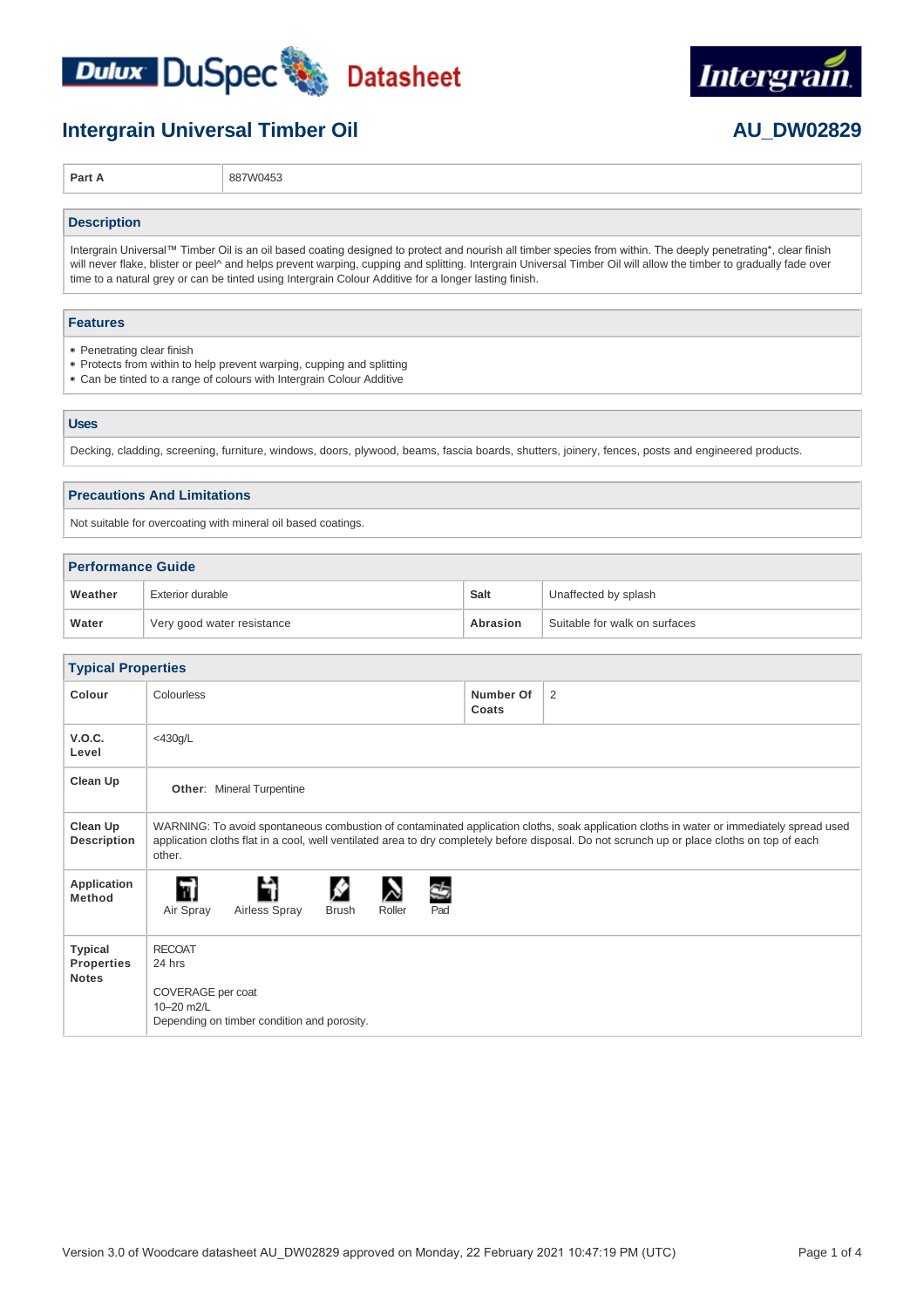## Dulux DuSpec Datasheet



| <b>Application Guide</b>               |                                                                                                                                                                                                                                                                                                                                                                                                                                                                                                                                                                                                                                                                                                                                                                                                                                                                                                                                                                                                                   |
|----------------------------------------|-------------------------------------------------------------------------------------------------------------------------------------------------------------------------------------------------------------------------------------------------------------------------------------------------------------------------------------------------------------------------------------------------------------------------------------------------------------------------------------------------------------------------------------------------------------------------------------------------------------------------------------------------------------------------------------------------------------------------------------------------------------------------------------------------------------------------------------------------------------------------------------------------------------------------------------------------------------------------------------------------------------------|
| <b>Surface</b><br>Preparation          | IMPORTANT: If mould is present or if timber is in a mould prone area, use Intergrain UltraPrep Mould Killer to remove surface mould<br>effectively as the first step of preparing the timber for coating.                                                                                                                                                                                                                                                                                                                                                                                                                                                                                                                                                                                                                                                                                                                                                                                                         |
|                                        | The instructions below offer general preparation guidelines. For larger projects, commercial jobs or for more specific information please<br>contact our Help & Advice team.                                                                                                                                                                                                                                                                                                                                                                                                                                                                                                                                                                                                                                                                                                                                                                                                                                      |
|                                        | NEW BARE TIMBER, NEW PRE-OILED TIMBER (INCLUDING MINERAL OIL), REJUVENATED BARE GREY/WEATHERED<br>For best results, we recommend cleaning timber with Intergrain UltraPrep™ Timber Cleaner to ensure surface is free from debris,<br>droppings and stains.                                                                                                                                                                                                                                                                                                                                                                                                                                                                                                                                                                                                                                                                                                                                                        |
|                                        | MAINTAIN BARE GREY/WEATHERED TIMBER<br>Do not use a timber cleaner, ensure surface is clean by washing with water.                                                                                                                                                                                                                                                                                                                                                                                                                                                                                                                                                                                                                                                                                                                                                                                                                                                                                                |
|                                        | <b>EXISTING COATING IN POOR CONDITION</b><br>Remove coating by using a combination of Intergrain UltraPrep Tannin & Oil Remover and power washing. Then clean with Intergrain<br>UltraPrep Timber Cleaner.                                                                                                                                                                                                                                                                                                                                                                                                                                                                                                                                                                                                                                                                                                                                                                                                        |
|                                        | PAINTS, VARNISHES OR COATINGS IN VARIED CONDITION<br>Paints, varnishes or coatings that have deteriorated unevenly, remove all existing coating by using a coatings stripper or sanding back to<br>bare timber. Then clean with Intergrain UltraPrep Timber Cleaner.                                                                                                                                                                                                                                                                                                                                                                                                                                                                                                                                                                                                                                                                                                                                              |
| <b>Application</b><br>Procedure<br>And | • IMPORTANT: All timber is required to be free from dust, mould and site contaminants prior to coating. Follow all relevant product label<br>instructions when using Intergrain products.                                                                                                                                                                                                                                                                                                                                                                                                                                                                                                                                                                                                                                                                                                                                                                                                                         |
| Equipment                              | For best performance, apply at least 1 coat to all sides of the timber prior to installation.                                                                                                                                                                                                                                                                                                                                                                                                                                                                                                                                                                                                                                                                                                                                                                                                                                                                                                                     |
|                                        | 1. Remove excess water from the surface and allow timber to thoroughly dry before coating.<br>2. Stir Intergrain Universal Timber Oil thoroughly before and during use with a flat blade stirrer.<br>3. OPTIONAL: For a longer lasting finish, add 1 x can of Intergrain Colour Additive in your selected colour. Stir thoroughly to incorporate<br>colour evenly. When using two different tinted cans of the same colour, it is recommended that the product be mixed together in the same<br>container.<br>4. Apply Intergrain Universal Timber Oil generously using the Intergrain Deckbrush™ (recommended), flat deck applicator, paint brush,<br>roller or spray (air assisted airless or airless). Back brush to help even penetration. Ensure edges and end grain are fully coated.<br>5. Allow oil to penetrate for 30-60 minutes before wiping off any excess with a dry applicator or cloth.<br>6. Allow to dry for 24 hours, then apply second coat following same application process as first coat. |
|                                        | <b>MAINTENANCE</b><br>Maintenance time varies widely according to many factors including the age and porosity of the wood, species, situation and exposure to<br>the weather.<br>Intergrain Universal Timber Oil should be reapplied when the timber has lost its water resistance and water is soaking into the timber. We<br>recommend routine maintenance inspections every 6 months to ensure the timber is still protected from water.                                                                                                                                                                                                                                                                                                                                                                                                                                                                                                                                                                       |
|                                        | <b>OVERCOATING</b><br>Any water based or oil based Intergrain finish can be applied on top of Intergrain Universal Timber Oil.<br>Intergrain Universal Timber Oil does not need to be sanded or stripped before overcoating.<br>Refer to surface preparation instructions on the desired top-coat label.<br>Not suitable for overcoating with mineral oil based coatings.                                                                                                                                                                                                                                                                                                                                                                                                                                                                                                                                                                                                                                         |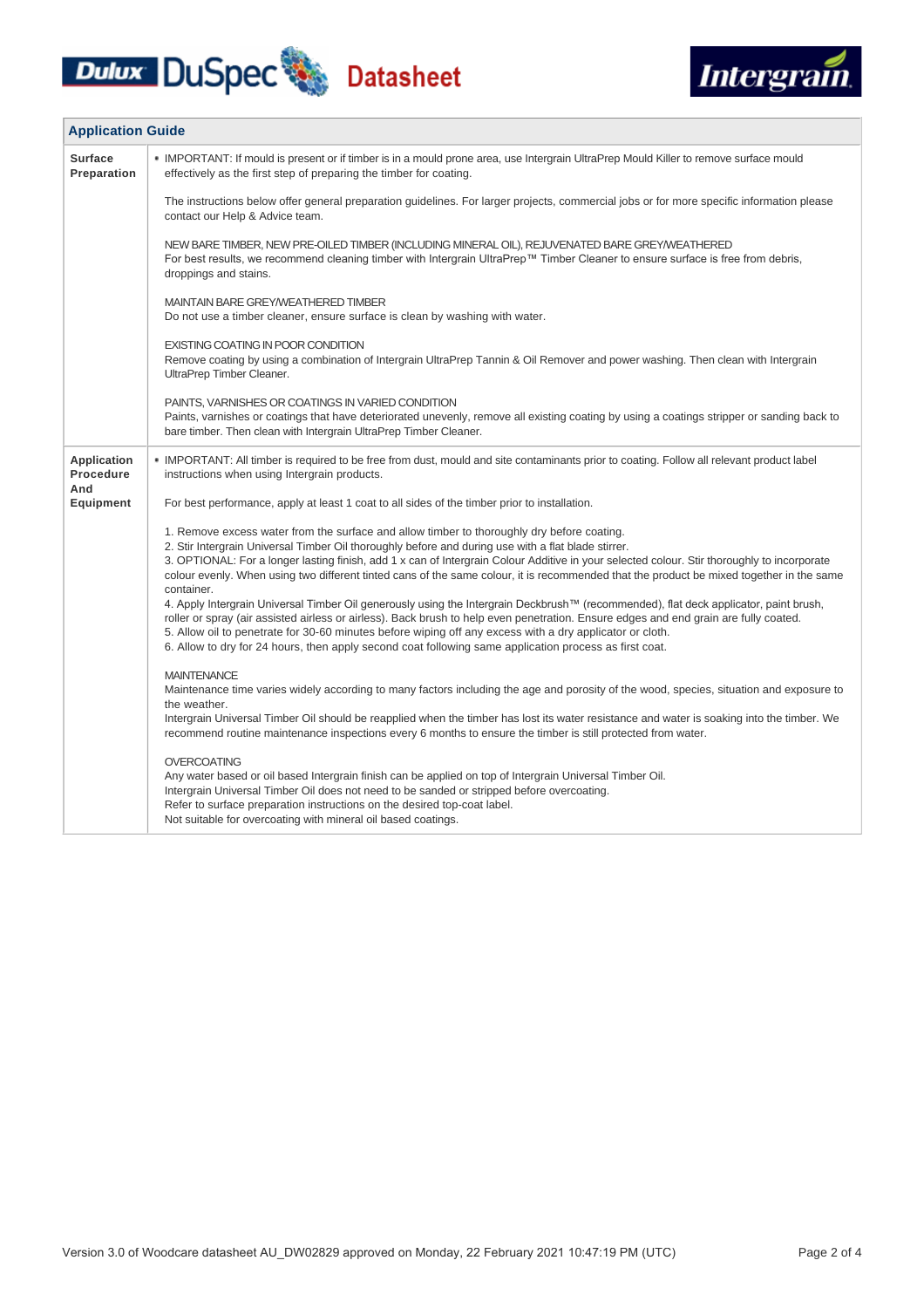# **Dulux DuSpec** Datasheet



| <b>Health And Safety</b>        |                                                                                                                                                                                                                                                                                                                                                                                                                                                                                                                                                                                                                                                                                       |                                           |                                                                                                                                                                                                                                                                                                                                                                                                                                                                                                                                        |  |
|---------------------------------|---------------------------------------------------------------------------------------------------------------------------------------------------------------------------------------------------------------------------------------------------------------------------------------------------------------------------------------------------------------------------------------------------------------------------------------------------------------------------------------------------------------------------------------------------------------------------------------------------------------------------------------------------------------------------------------|-------------------------------------------|----------------------------------------------------------------------------------------------------------------------------------------------------------------------------------------------------------------------------------------------------------------------------------------------------------------------------------------------------------------------------------------------------------------------------------------------------------------------------------------------------------------------------------------|--|
| <b>MSDS</b><br><b>Number</b>    | DLXGHSEN3602                                                                                                                                                                                                                                                                                                                                                                                                                                                                                                                                                                                                                                                                          | <b>Using Safety</b><br><b>Precautions</b> | Combustible liquid. May be fatal if swallowed and enters<br>airways. Causes skin irritation. May cause drowsiness or<br>dizziness.<br>Keep out of reach of children. Read label before use. Keep<br>away from heat/sparks/open flames/hot surfaces. No<br>smoking. Avoid breathing dust, fume, gas, mist, vapours or<br>spray Wash hands, face and all exposed skin thoroughly<br>after handling. Use only outdoors or in a well-ventilated<br>area. Wear protective clothing, gloves, eye/face protection<br>and suitable respirator. |  |
| <b>Health</b><br><b>Effects</b> | FIRST AID: If poisoning occurs, contact a Doctor or Poisons<br>Information Centre (Phone Australia 131 126; New Zealand<br>0800 764 766). If medical advice is needed, have product<br>container or label at hand.<br>SWALLOWED: If swallowed, do NOT induce vomiting. Give<br>a glass of water. Seek medical assistance.<br>EYE: If in eyes, hold eyes open, flood with water for at<br>least 15 minutes and see a doctor.<br>SKIN: If skin contact occurs, remove contaminated clothing<br>and wash skin thoroughly. If irritation occurs seek medical<br>advice.<br>INHALED: Remove from contaminated area. Apply artificial<br>respiration if not breathing. Seek medical advice. | <b>Fire</b><br>Suppression                | If material is involved in a fire use alcohol resistant foam.<br>standard foam or dry agent (carbon dioxide, dry chemical<br>powder).                                                                                                                                                                                                                                                                                                                                                                                                  |  |
| <b>Protective</b><br>Equipment  | Wear protective clothing, gloves, eye/face protection and<br><b>Storage</b><br>suitable respirator.                                                                                                                                                                                                                                                                                                                                                                                                                                                                                                                                                                                   |                                           | Keep out of reach of children.<br>Keep away from heat/sparks/open flames/hot surfaces.                                                                                                                                                                                                                                                                                                                                                                                                                                                 |  |
| <b>Disposal</b>                 | Refer to Local Authority for disposal advice. Do not empty<br>into drains and waterways.                                                                                                                                                                                                                                                                                                                                                                                                                                                                                                                                                                                              | Other                                     | Spills & Leaks: Clear area of all unprotected personnel.<br>Slippery when spilt. Wear protective equipment. Absorb<br>with sand or soil. Collect and seal in properly labelled<br>drums. Refer to State/Territory Land Waste Management<br>Authority for disposal.<br>DO NOT RE-USE CONTAINER.<br><b>EMERGENCY INFORMATION (ALL HOURS):</b><br>AUST - 1800 033 111; NZ - 0800 734 607.<br>CONTAINS: 30 - 60% DISTILLATES, PETROLEUM,<br><b>HYDROTREATED LIGHT</b>                                                                      |  |

**In the case of emergency, please call 1800 033 111**

| <b>Transport And Storage</b>              |          |                                      |                            |                                                                       |
|-------------------------------------------|----------|--------------------------------------|----------------------------|-----------------------------------------------------------------------|
| Pack A                                    | 887W0453 |                                      | Shipment<br><b>Name</b>    | ENVIRONMENTALLY HAZARDOUS SUBSTANCE, LIQUID,<br>N.O.S. (HYDROCARBONS) |
| Size<br>1L<br>5L<br>10 <sub>L</sub>       |          | Weight<br>1.00kg<br>4.73kg<br>9.45kg |                            |                                                                       |
| <b>Flash Point</b>                        | >62C     |                                      | <b>UN</b><br><b>Number</b> | 3082                                                                  |
| <b>Dangerous</b><br>Goods<br><b>Class</b> | 9        |                                      | Package<br>Group           | ⊪                                                                     |